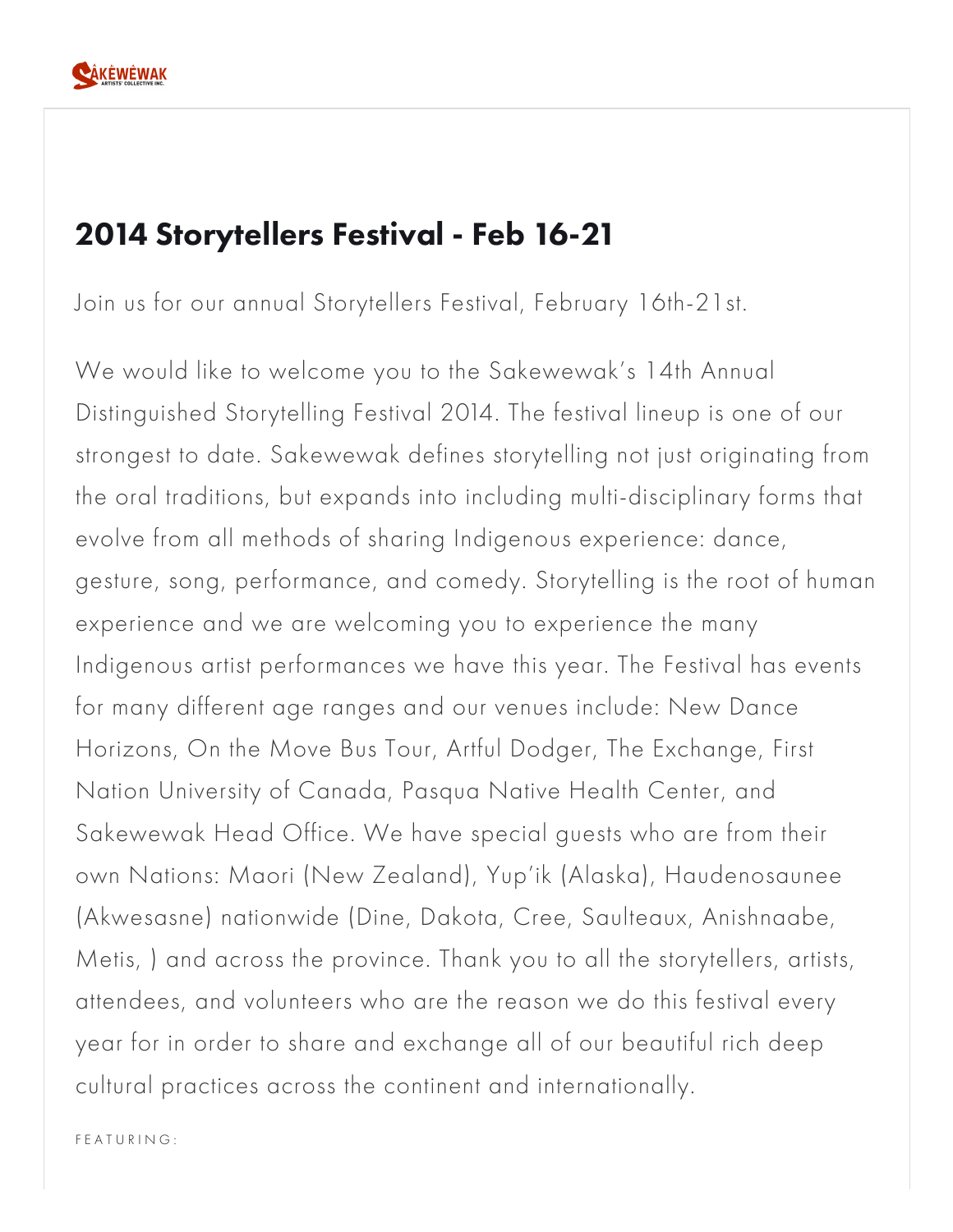- Daphie [Pooyak](https://www.sakewewak.ca/festival-performers/#Daphie_Pooyak)
- [Wendell](https://www.sakewewak.ca/festival-performers/#Wendell_Star) Star
- Mike [Pinay](https://www.sakewewak.ca/festival-performers/#Mike_Pinay)
- [Margaret](https://www.sakewewak.ca/festival-performers/#Margaret_Rose_Cote) Rose Cote
- Bob [Smoker](https://www.sakewewak.ca/festival-performers/#Bob_Smoker)
- Jack [Dalton](https://www.sakewewak.ca/festival-performers/#Jack_Dalton)
- [Stephen](https://www.sakewewak.ca/festival-performers/#Stephen_Fadden) Fadden
- Cheryl [L'Hirondelle](https://www.sakewewak.ca/festival-performers/#Cheryl_LHirondelle)
- Lara [Kramer](https://www.sakewewak.ca/festival-performers/#Lara_Kramer)
- Sarah [Abbott](https://www.sakewewak.ca/festival-performers/#Sarah_Abbott)
- [Jaqueline](https://www.sakewewak.ca/festival-performers/#Jaqueline_Anaquod) Anaquod
- [Edward](https://www.sakewewak.ca/festival-performers/#Edward_Poitras) Poitras
- [Novalee](https://www.sakewewak.ca/festival-performers/#Novalee_Fox) Fox
- A Tribe [Called](https://www.sakewewak.ca/festival-performers/#A_Tribe_Called_Red) Red
- [Mihirangi](https://www.sakewewak.ca/festival-performers/#Mihirangi)
- Moe [Clark](https://www.sakewewak.ca/festival-performers/#Moe_Clark)
- Ryan [McMahon](https://www.sakewewak.ca/festival-performers/#Ryan_McMahon)

## VIEW THE [SCHEDULE](https://www.sakewewak.ca/2014-storytellers-schedule) HERE

## [DOWNLOAD](https://static1.squarespace.com/static/55649e25e4b0b17b146ce514/5564a414e4b033dd54e79db5/5564a414e4b033dd54e79db7/1392862628137/Distinguished_Storytellers_Festival_2014_Schedule.pdf) THE SCHEDULE (pdf)

## BUY YOUR PASS HERE THROUGH [EVENTBRITE](http://t.co/HUuZxwawDK)

Preview some of our artists below: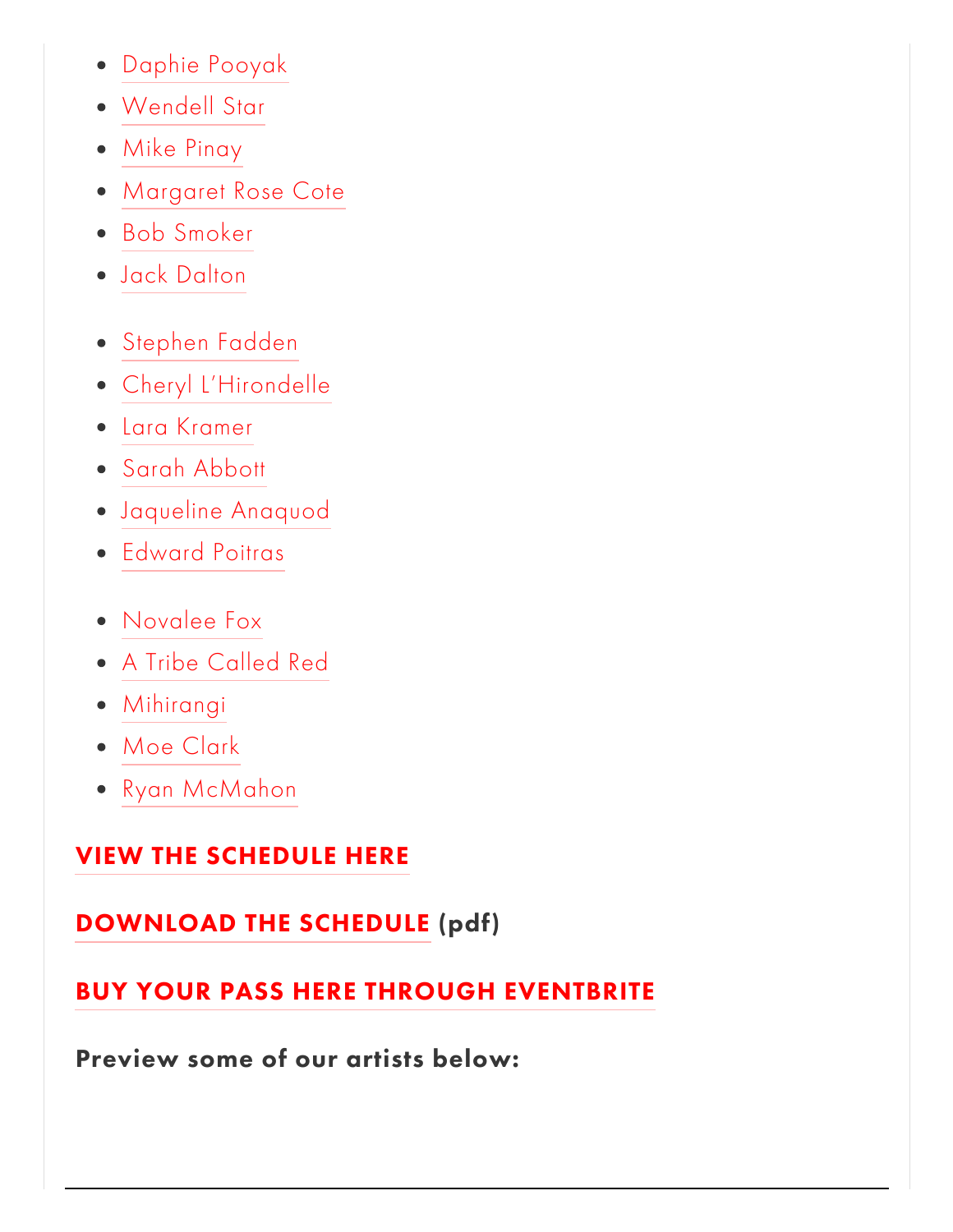[Arts Nation: Moe Clark](https://www.youtube.com/watch?list=PL-jVh3GYMXp5zm3bhLxfwFfMVU5YISgsA&v=t2U6p41-rLc)

We would also like to acknowledge our partners and sponsors who make this event possible:

P A R T N E R S



**New Dance Horizons** 

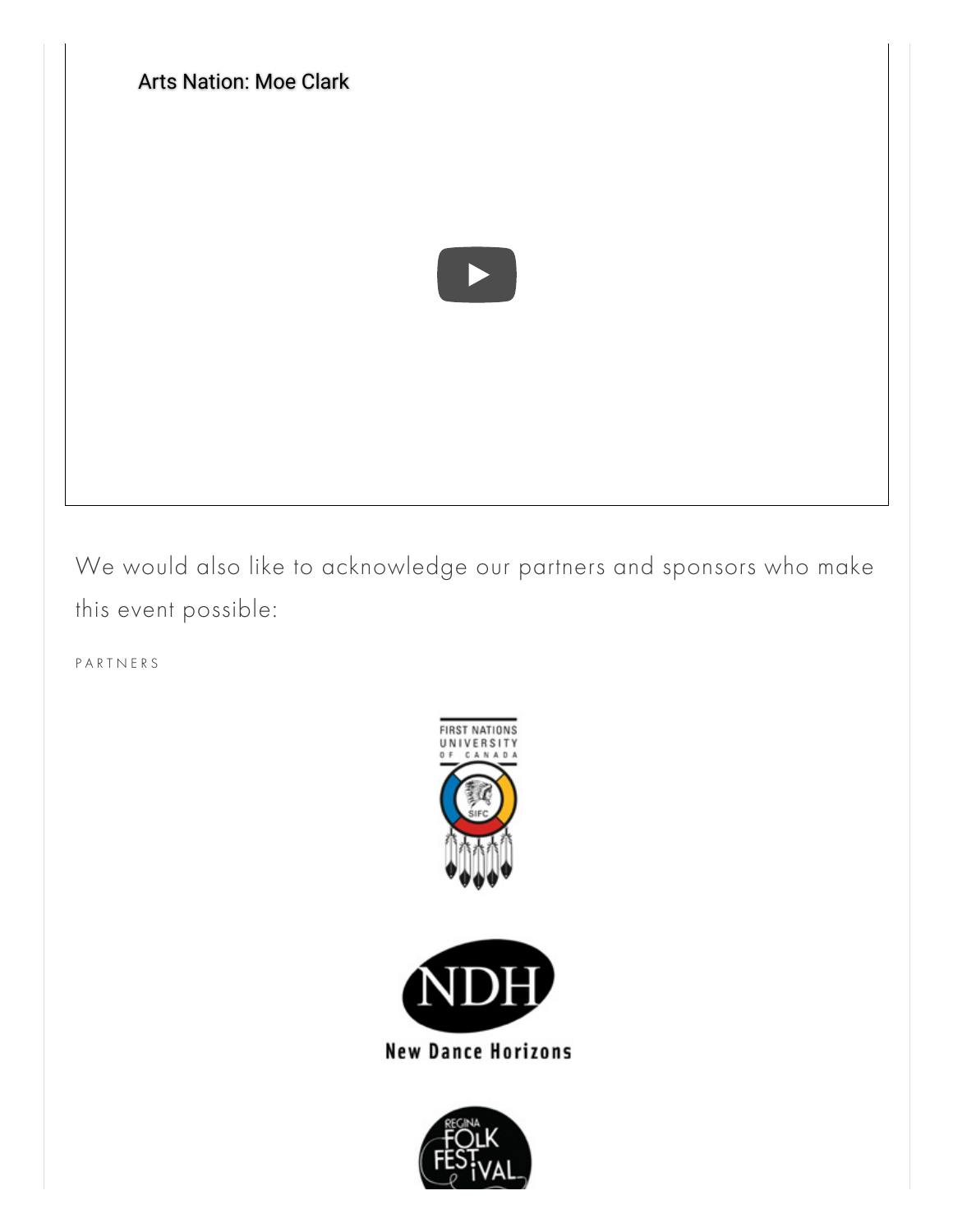



F U N D E R S



for the Arts

Canada Council Conseil des Arts du Canada



Canadian Patrimoine<br>Heritage canadien





S P O N S O R S



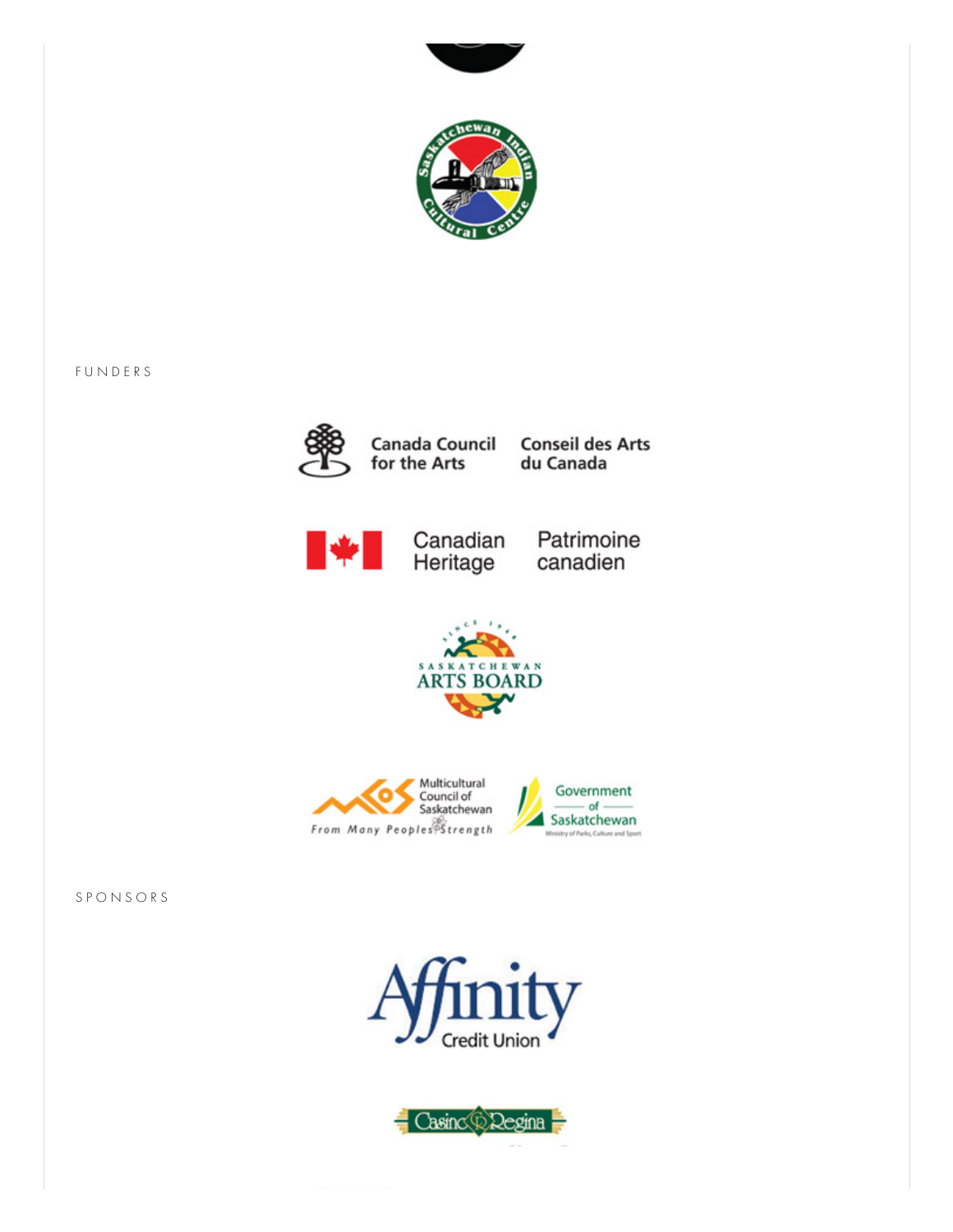